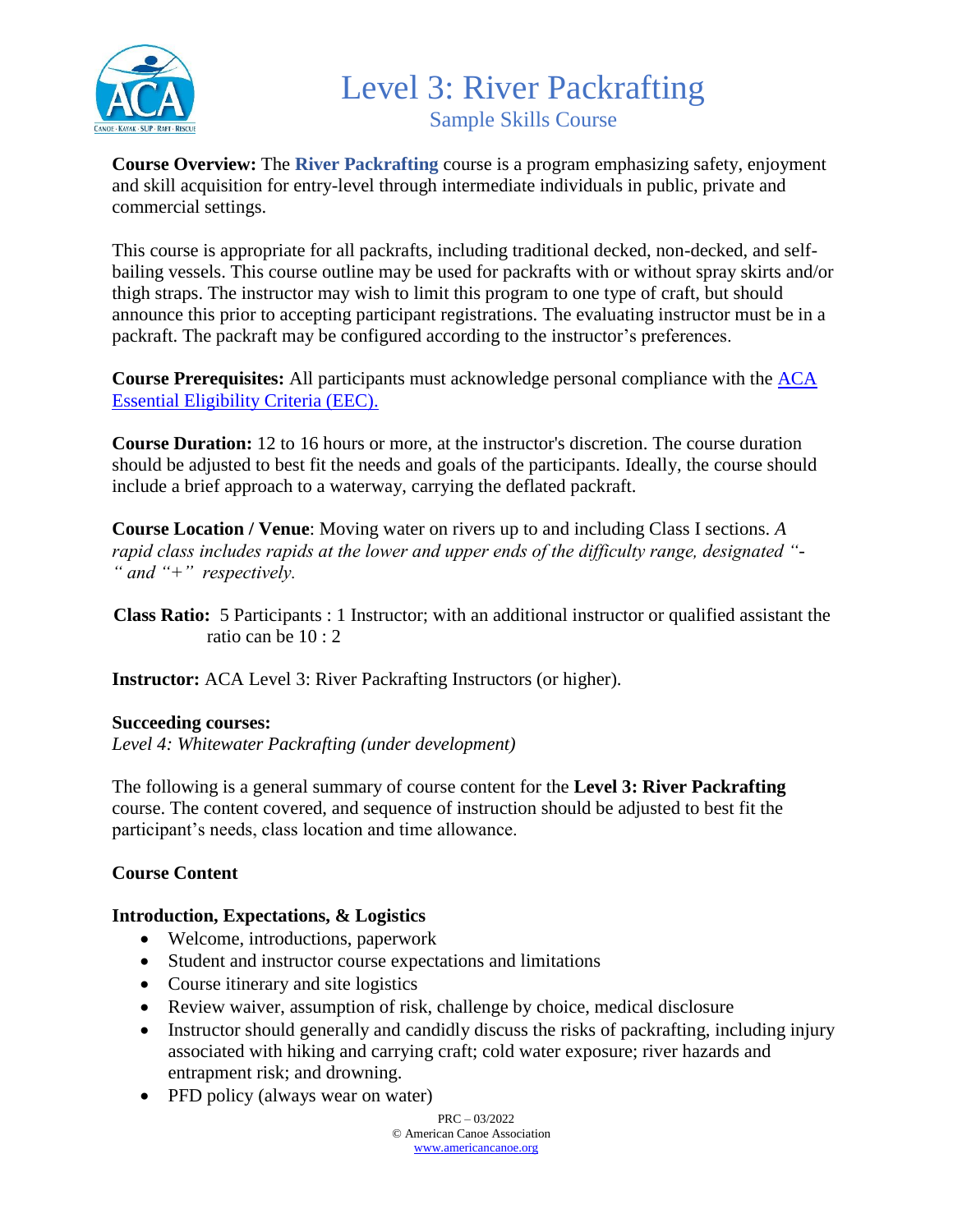

Sample Skills Course

- Appropriate personal behavior
- No alcohol/substance abuse
- Proper etiquette on and off the water
- Respect private property
- Practice "Leave No Trace" ethics
- Promotion of a packraft "Culture of Safety"

### **Paddling and Packrafting Environment**

- Wind
- Waves
- Weather
- Water
- Approach to the water

### **Personal Preparation**

- Personal ability
- Swimming ability
- Water comfort and confidence
- Fitness, conditioning, and warm up
- Safe paddle and boat-handling
- Safety and rescue considerations
- Personal equipment (reviewed by Instructor)
- Judgment. In addition to learning hard skills, the importance of developing personal judgment and group responsibility increases on more difficult paddling venues.

### **Getting Started**

- Boating laws, American Whitewater Safety Code
- Warm up and stretching to reduce injury
- Storing, packing, inflating, deflating and transporting a packraft
- Launching and landing craft
	- o Posture, safety, comfort, rocking and balance
	- o Boarding, three points of contact, weight kept low, etc.
- Water comfort and confidence
- Address proper rigging, fit and release of thigh straps<sup>1</sup>
- Review wet exit maneuver, demonstrate in three ways: $2$ 
	- o Utilize the spray skirt grab loop
	- o Hands on hull tubes, push boat hard away from body
	- o Drive knee up through spray skirt
- Emptying packrafts after a capsize
- Basic terminology

 $\overline{a}$ 

• Safe and effective body mechanics

<sup>2</sup> Skills not required for those paddling a packraft without a spray skirt.

<sup>&</sup>lt;sup>1</sup> Skills not required for those paddling a packraft without thigh straps.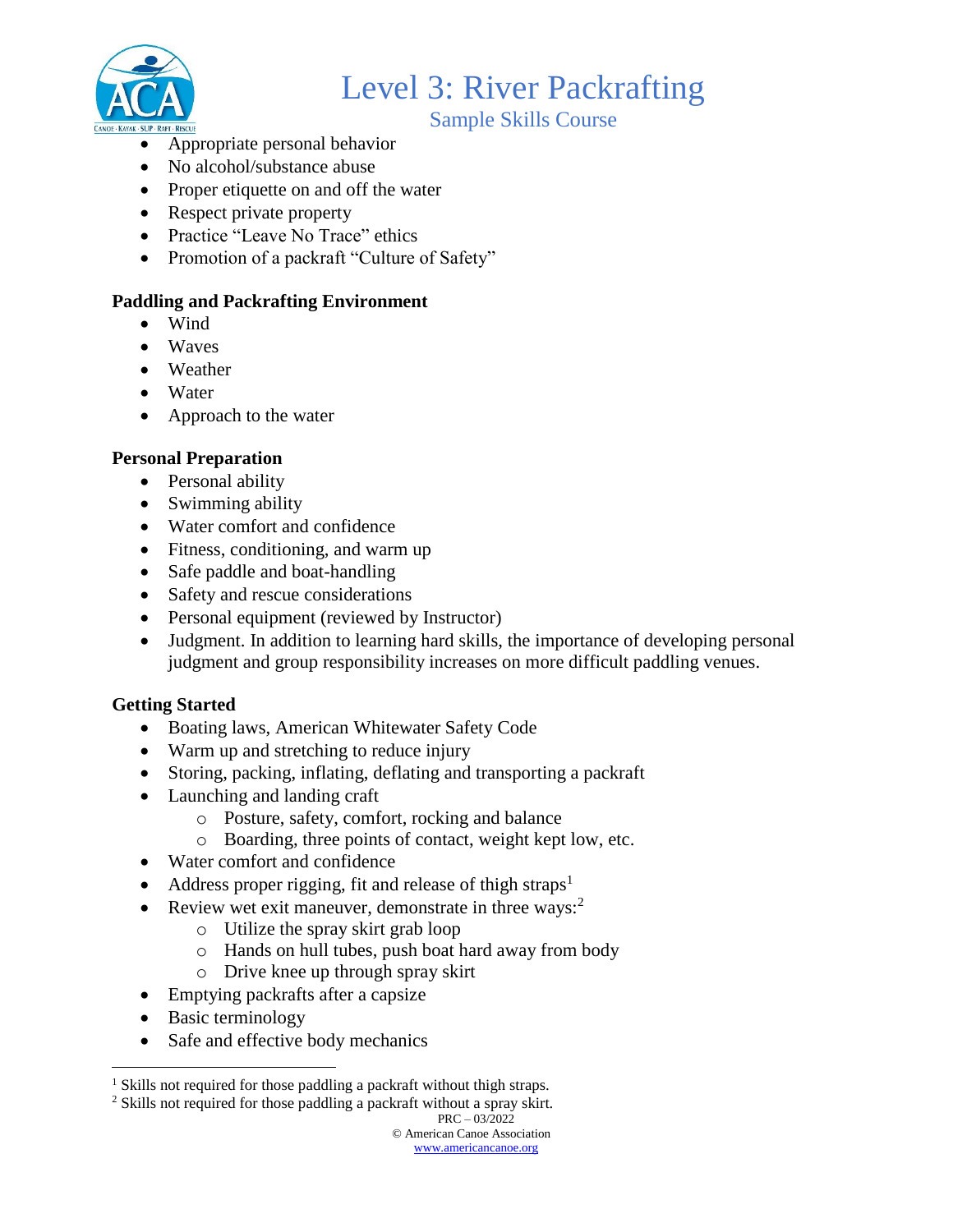

Sample Skills Course

- Types of strokes: power, turning
- Stroke components: catch, propulsion, recovery (CPR), control, correction
- Communication: signaling, with hand, paddle, whistle (Universal River Signals System)
- Trip planning principles and elements of a float plan

### **Equipment**

- Packraft
	- o Types and parts: sizes, geometry, deck, combing, skirt, self-bailer, cargo zippers
	- o Outfitting: comfort, safety, entrapment hazards
	- o Outfitting: thigh straps, seat height and position, backrest, perimeter lines, tails, locking carabiners
	- o Spray skirt and grab loop
	- o Stability
	- o Tracking
- Paddle: types, parts, length, and hand position
- Helmets: types and fit
- Life jackets (PFDs): fit and regulations
- Throw ropes
	- o Types of ropes, materials, options
	- o Where to carry and stow
	- o Deployment and re-stuffing
- Appropriate clothing: comfortable/protective:
	- o Wetsuit vs. drysuit
	- o Approach clothing
	- o Footwear
- Equipment care and maintenance
	- o Packraft
	- o Drysuits
	- o Packs and other equipment
- Packraft repair
	- o field repair techniques and materials
	- o home repair techniques and materials
- Packing of equipment:
	- o Methods of packing and transporting packraft and associated gear
	- o Securing backpacks and other cargo to, or inside, the boat
	- o Entrapment hazards
	- o Attachment points
	- o Weight distribution
	- o Cargo zippers
- Additional personal and group equipment:
	- o Extra paddle
	- o Dewatering device
	- o Rescue equipment (sling for reentry)
	- o Survival equipment (head lamp, fire starting devices, signaling equipment)

 $PRC = 03/2022$ © American Canoe Association [www.americancanoe.org](http://www.americancanoe.org/)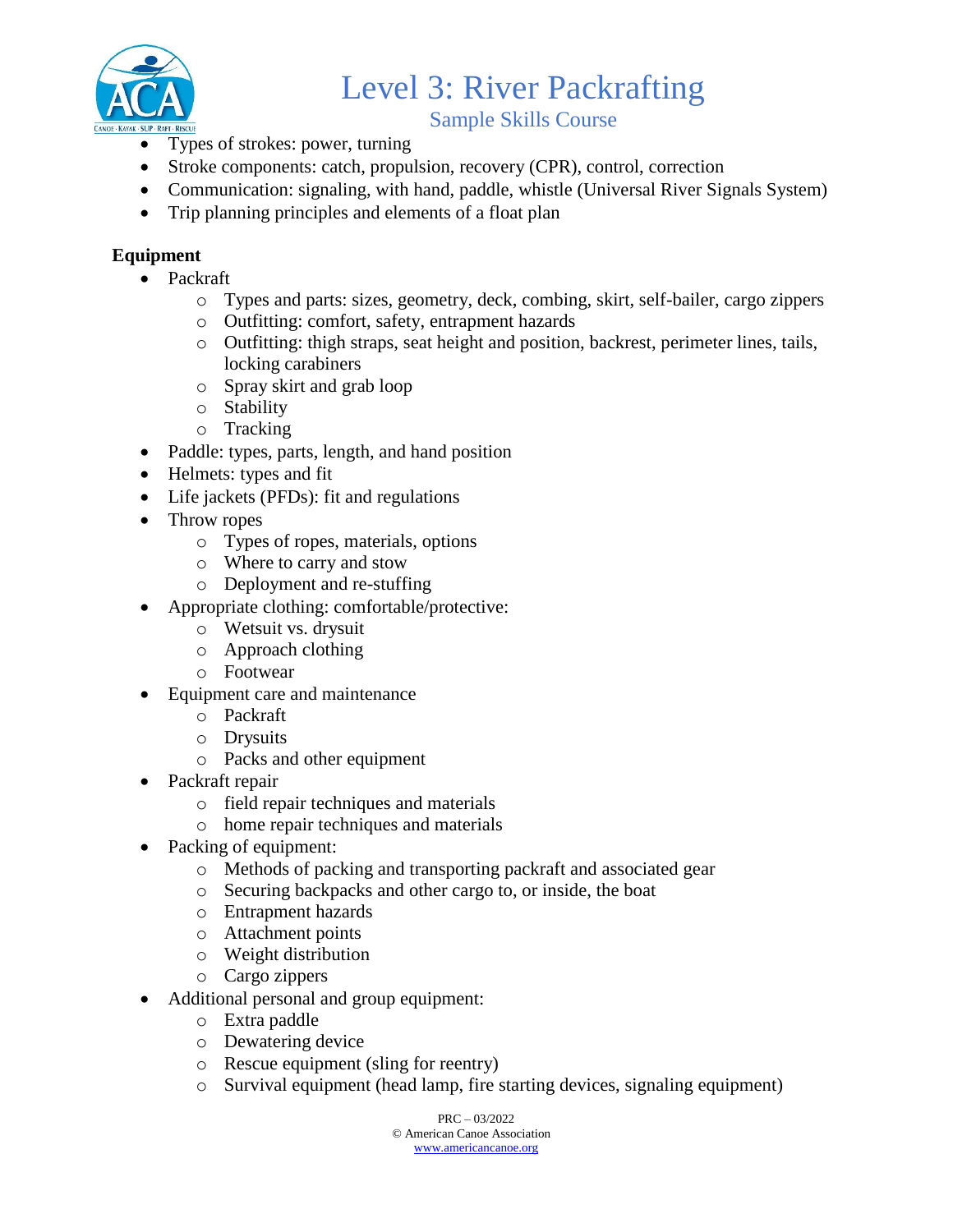

Sample Skills Course

- o Food and water
- o Map and compass; GPS
- o Communication tools
- o Sun protection
- o Bug spray
- o Storage systems (dry bags, dry boxes)
- o Equipment location
- Making safe gear choices while considering weight sensitivity

### **River Reading:**

- Current (cfs), volume, direction, and changes caused by streambed features
- Man-made obstacles
- Strainers and other debris
- Fundamentals of river currents and hydrology
	- o Current speed, direction and changes caused by streambed features
	- o Downstream and upstream V's and chutes
	- o Eddies and eddy lines
	- o Waves and wave holes
	- o Bends
	- o Effects of obstacles
	- o Ledges and horizon lines
	- o Strainers and sieves
	- o Rocks and pillows
	- o Holes and hydraulics
	- o Wood hazards
	- o Current power, river volume and river level
	- o Cold water
	- o Dams, flow diversion structures and pipelines
	- o Undercuts / ice
	- o International Scale of River Difficulty (American Whitewater Safety Code)

### **River Running**

- Strategies in running rivers:
	- o Spacing
		- Avoid tunnel vision
		- Paddle your own route
	- o Scouting
	- o Portaging
- Group organization on the river:
	- o Cohesiveness (lead, sweep boats, etc.)
	- o Communication and signaling; Universal River Signals
- Discuss danger vs. difficulty
- Emergency Procedures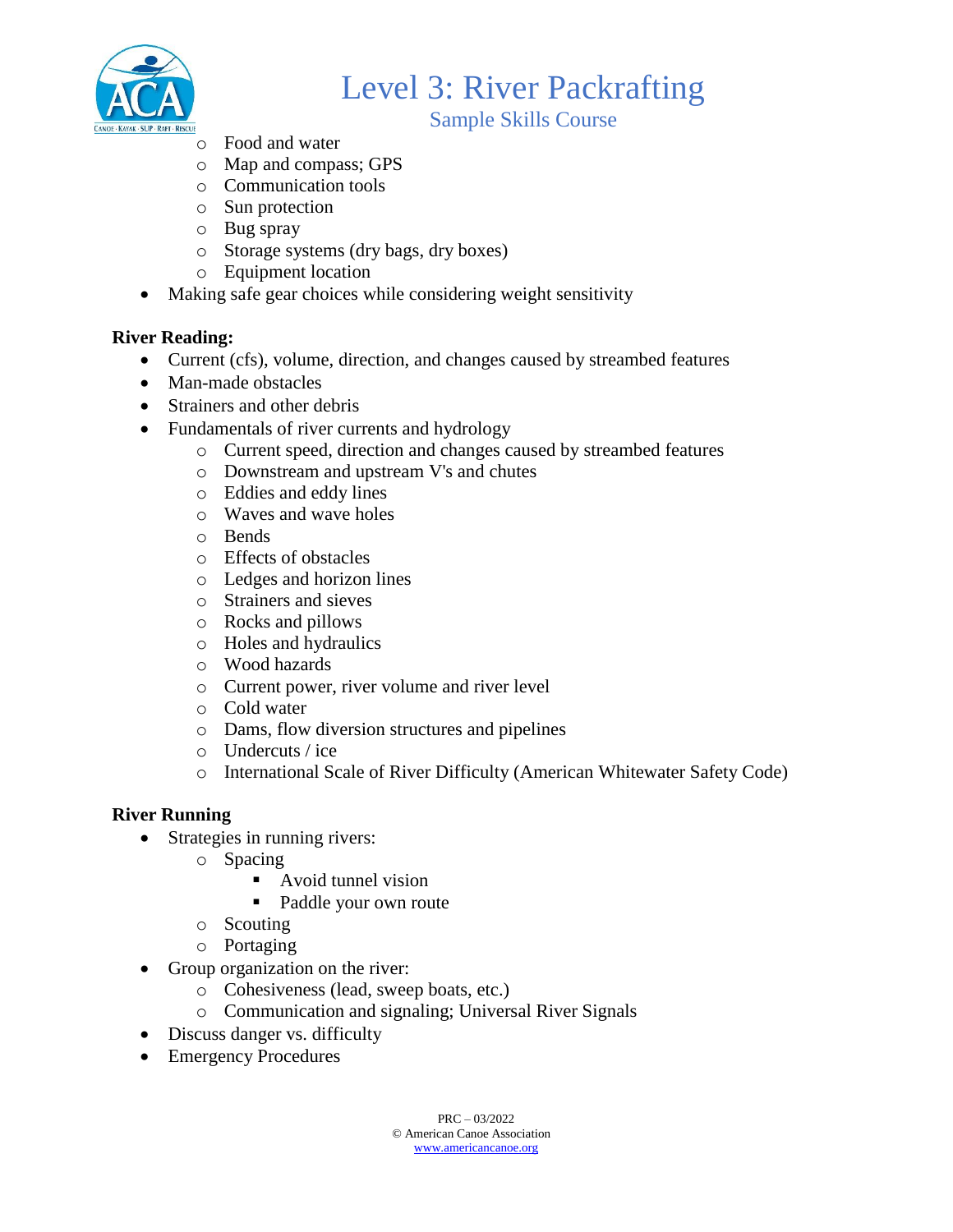

Sample Skills Course

- - Exercising judgment, safety as a state of mind
		- o Discuss the safety implications of easy access to remote paddling environments
	- Principles of Rescue
		- o Priorities: first people, then boats and paddles, finally other gear
		- o Responsibilities of the victim
		- o Responsibilities of the rescuers
		- o Responsibilities of the group
	- Types of Rescue
		- o Self-Rescue
			- Swimming in current
			- Body/boat position
			- Handling equipment
			- Emptying boats
			- Techniques for re-entry
			- Responding to sudden deflation (popped boat or accident cargo fly opening)
		- o Boat assisted rescue
			- Assisted re-entry
			- Bow and stern towing for a tired swimmer
			- Towing or bulldozing a capsized boat
		- o Shoreline Rescue: Extension rescues, use of throw ropes/bags
	- Wading principles
		- o Avoiding foot entrapment
		- o Limitations (water depth and speed, bottom conditions, downstream hazards, debris in water)
		- o One and two person techniques

### **Strokes**

- Stroke components: catch, propulsion, recovery (CPR), control and correction
- Safe and effective body mechanics
- Types of strokes: power, turning:
	- o Forward
	- o Back (to stop)
	- o Draw (to move sideways)
	- o Bow draw (to turn)
	- o Stationary draw (to control turn or sideslip)
	- o Sculling draw/brace
	- o Sweep
	- o Stern draw
	- o Reverse sweep
	- o Rudder
	- o Low brace and high brace to avoid capsize

 $PRC = 03/2022$ © American Canoe Association [www.americancanoe.org](http://www.americancanoe.org/)